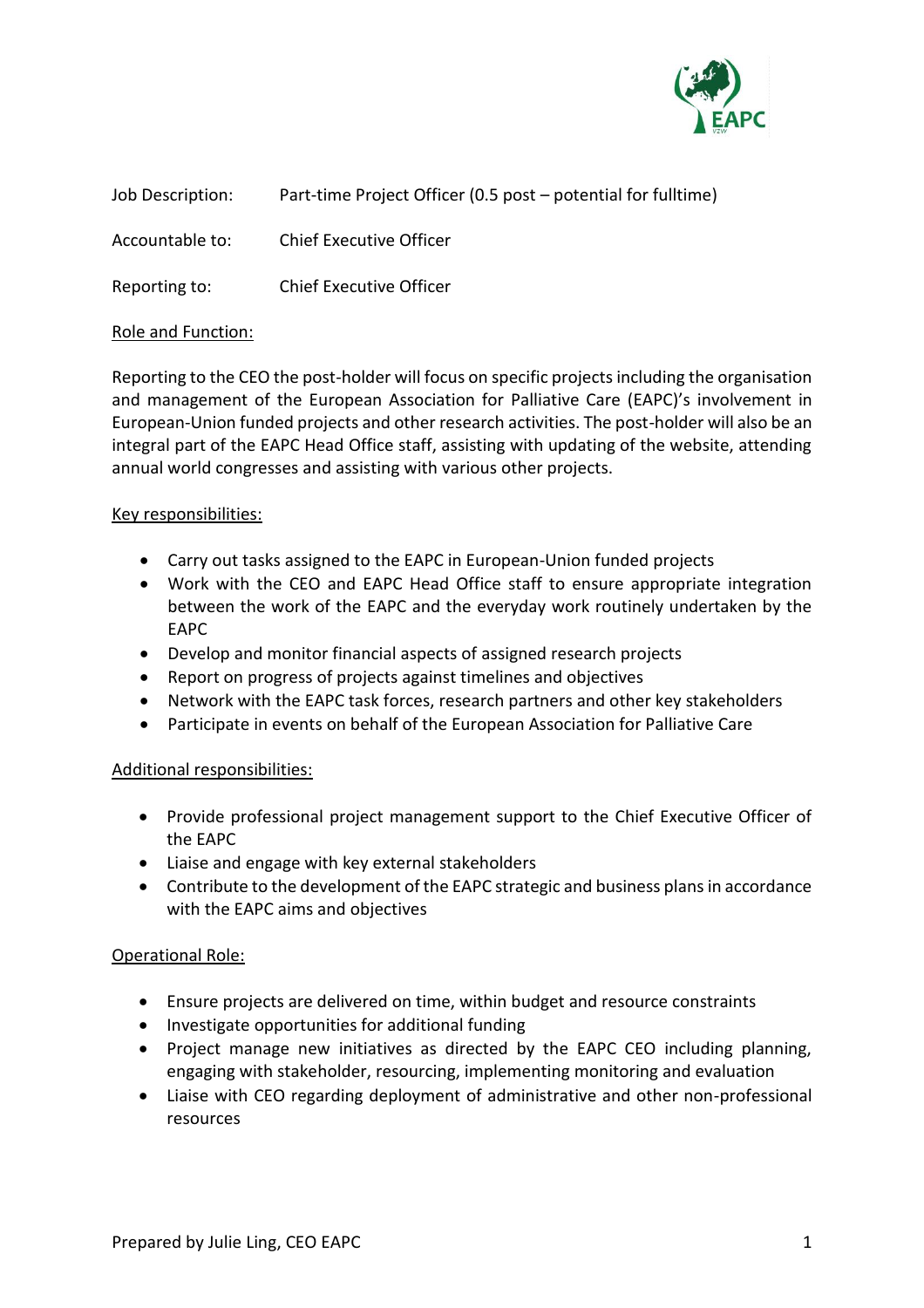

- Actively participate in the marketing and dissemination of EAPC activities including updating the EAPC website, social media and providing content for the EAPC newsletters/blogs
- Provide updates on the work undertaken and highlight any issues with the CEO

#### **To perform such other duties appropriate to the post as may be assigned from time to time by the EAPC CEO**

| Factors              | Essential                                                                                                                                                                                                                                                                                                                                                                                                 | Desirable                                                                                                                                                                                                                                                                  |
|----------------------|-----------------------------------------------------------------------------------------------------------------------------------------------------------------------------------------------------------------------------------------------------------------------------------------------------------------------------------------------------------------------------------------------------------|----------------------------------------------------------------------------------------------------------------------------------------------------------------------------------------------------------------------------------------------------------------------------|
| Experience           | Experience of leading and<br>1.<br>managing projects and initiatives<br>2. Experience of working at a<br>senior level in a multidisciplinary<br>team<br>3. Good understanding and<br>knowledge of palliative and end<br>of life care                                                                                                                                                                      | Experience in the design and<br>$\bullet$<br>conduct of research in the health<br>care sector<br>Experience of research outcome<br>$\bullet$<br>dissemination and knowledge<br>transfer<br>Experience of involvement in<br>$\bullet$<br>European Union funded projects     |
| Qualifications       | Masters level qualification in<br>$\bullet$<br>related area                                                                                                                                                                                                                                                                                                                                               | PhD in a related field<br>$\bullet$<br>Project management qualification<br>$\bullet$<br>Registered health care professional<br>$\bullet$                                                                                                                                   |
| Core<br>competencies | Excellent interpersonal and<br>$\bullet$<br>communication skills<br>Team player<br>$\bullet$<br>Adaptable and flexible work<br>approach<br>Strong IT skills including Word,<br>$\bullet$<br>PowerPoint, Excel & related<br>systems<br>Proven record of delivery and<br>$\bullet$<br>innovation<br>Ability to evaluate information<br>$\bullet$<br>and judge situations<br>Excellent organisational skills | Proven record of successful<br>$\bullet$<br>application for funding for research<br>activities<br>Experience in posting and editing<br>web content using a CMS, e.g.<br>WordPress, Elementor<br>Understanding of current social<br>$\bullet$<br>media trends and platforms |